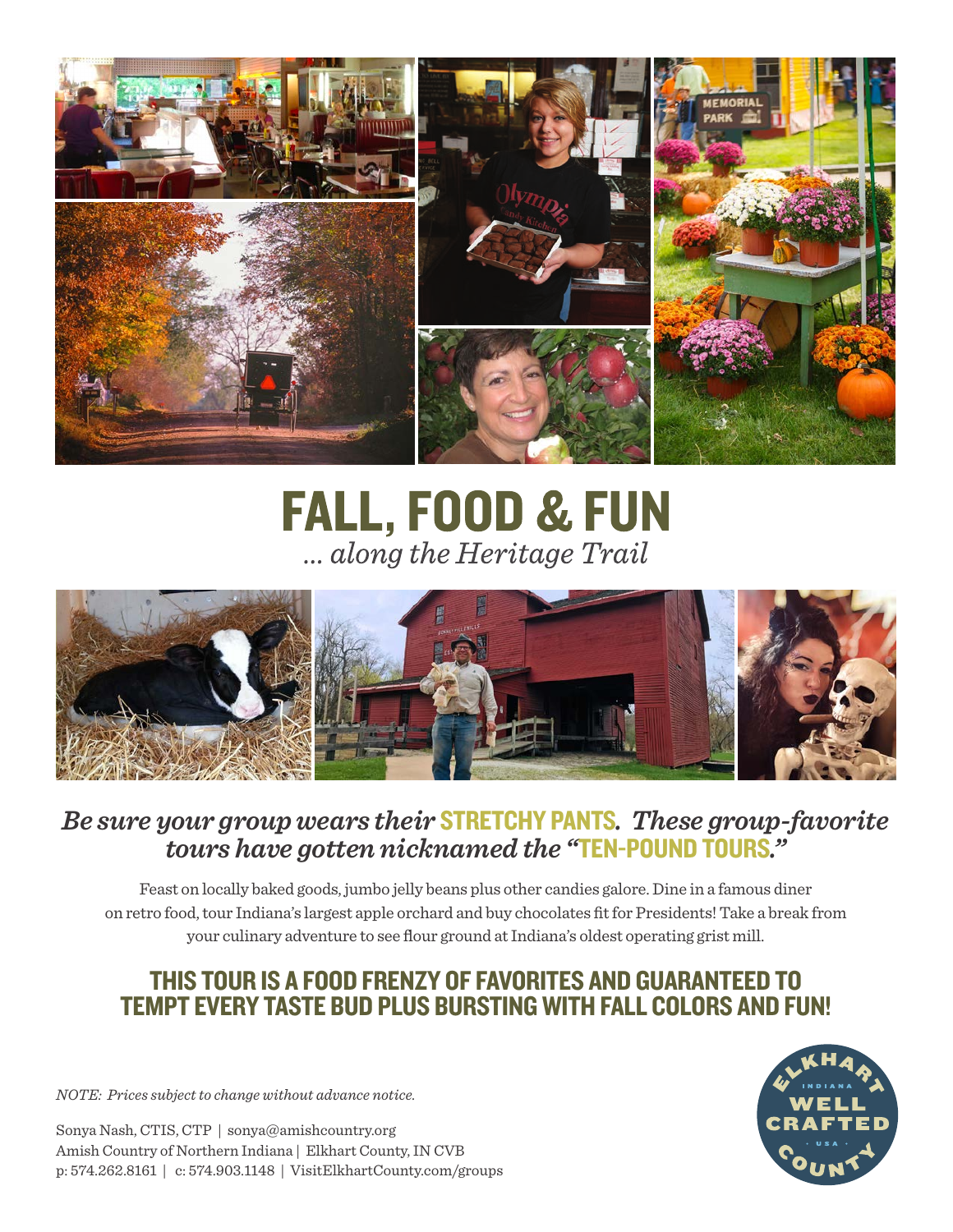### DAY ONE *(Arrive in Goshen)*

### 11:30 a.m. - 12:45 p.m. Lunch at the South Side Soda Shop [pricing varies by menu selection \$15-\$18 pp incl ]

Dine in a restored diner with dining car & a 1940s soda fountain on classic American eats, shakes & malts. Featured on The Food Network "Diners, Drive-ins and Dives" and in Gourmet magazine. In-house bakery, daily specials, fresh seafood, chili, homemade soups, sandwiches & pie.

1:00 p.m. - 1:30 p.m. Olympia Candy Kitchen Shopping for Chocolates served to Presidents [no admission fee] The Olympia Candy Kitchen has been welcoming visitors for almost a century in its unchanged location in downtown Goshen, Indiana remaining a family run business, passed through 4 generations over 100 years. All of their candies are handmade from scratch including the famous Turtles, which are made with their own home- made caramel, plus the famous Chocolate-Covered Cherries, which were so popular that they were served at the Inaugural Balls of both President Reagan and President George H.W. Bush. They also offer a wide variety of the highest quality hand-dipped sweets, such as creams and chocolate covered peanuts plus a great selection of gummy candies, jelly beans, licorice, and other non-chocolate treats. (No demo, shopping only.)

# 1:45 p.m. - 2:15 p.m. Shop for flavorful popcorn at Shirley's Gourmet Popcorn [no admission fee]

Munch on freshly popped Original Movie Theatre flavored popcorn kernels or taste tempting flavor combinations in this cute and "popping good time" downtown shop.

### 2:30 p.m. - 3:30 p.m. Roll your own Pretzel at Jo Jo's Pretzels [\$5 pp incl]

Hear the story behind the pretzel shape! Roll your own soft pretzel made from the King family secret pretzel dough recipe perfected by generations over the years. Some say they are the "world's greatest soft pretzels"! In a flash, your pretzel will be hot out of the oven and will be served with your beverage of choice.



# 3:45 p.m. - 4:30 p.m. Goshen Brewing Company Afternoon Beverage Break<br>[on their own or included beer flight sampling]

Goshen Brewing Company is a 100% solar and wind-powered family-friendly brewpub serving a wide selection of beers and seasonal, local, farm-to-table food. Inspired by the quality and the range of beer styles available, Jesse Sensing, the owner and brewmaster, meticulously develops brew recipes including IPA's, ales, stouts, and sours. Homemade sodas, locally roasted coffees, and teas are also served. The dining menu includes Southern-style smoked food combined with a bit of Asian influence.

- OR -

*(cont.)*

### 3:45 p.m. - 4:30 p.m. Electric Brew Gourmet Coffee Shop Coffee or Tea Concoction [\$5 pp incl for special flavor of the day in a latte, hot or cold coffee or tea creation of choice]

The Electric Brew, a Fair-Trade Certified Coffeehouse, values a robust cup of coffee, so what better way to achieve that than to do our own roasting?They believe that the coffee producer should be paid a fair trade for his or her product. They specialize in coffees with stories including women owners/producers, a longtime family-owned farm, and an amazing co-op from Mexico. Knowing the story behind the coffee makes the coffee taste so much better. Today your group members will get their own personal choice to concoct their own personal beverage.

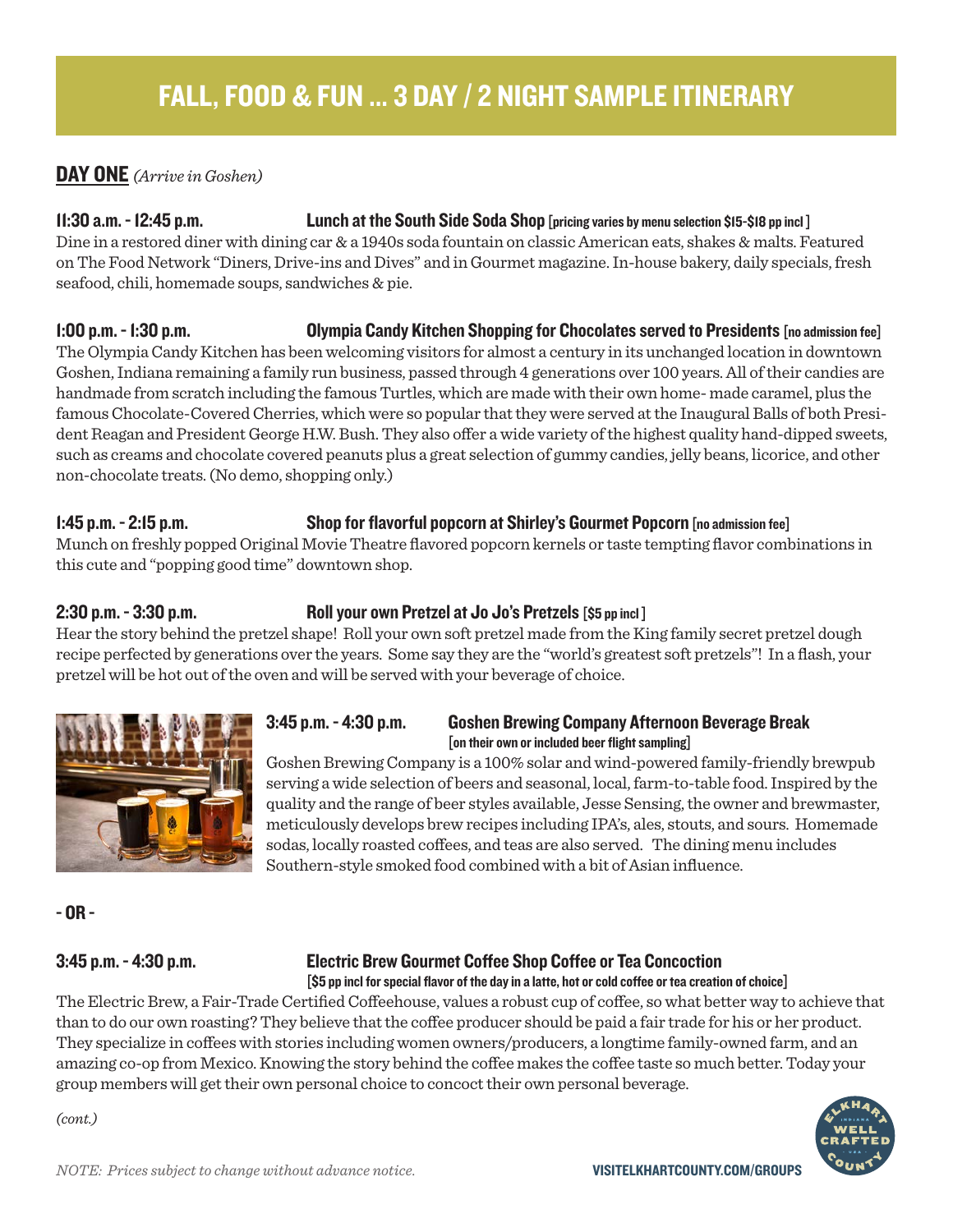### 4:45 p.m. - 5:45 p.m. Kercher's Sunrise Orchard "Apple Guided Tour" [\$7 pp incl]

Combine fun with an educational agricultural experience as Maureen Kercher tells all about running a modern day apple orchard and farm. Maureen has 25 years of experience in talking with groups all ages, and her sense of humor and appreciation of what it takes to operate the business shines as bright as her smile. The Mrs. Apple guided tour includes apple picking, hay ride, a "corny" field walk, a cup of fresh apple cider, and a 20 minute video on "Just what does it take to grow apples and get them ready for the grocery store."

### Check-in at your host hotel



6:15 p.m. - 8:00 p.m. Buffet dinner at Das Dutchman Essenhaus & shopping<br>[\$27.66 pp with beverages, tax, tip, and pie included; coupons provided for shopping]

Dine on traditional family recipes passed down through generations in Indiana's largest restaurant now seating over 1,100 guests. Enjoy the all-you-can-eat Buffet Dinner which includes 2 soups, salad bar, 4 entrees, numerous sides, and cobblers/puddings PLUS generous slice of fresh baked pie for dessert and beverages.

Return to your host hotel following your dinner

### DAY TWO

| 6:30 a.m. - 8:30 a.m. | <b>Breakfast at your host hotel</b> |
|-----------------------|-------------------------------------|
| 8:45 a.m.             | Meet your guide in the hotel lobby  |

### 8:45 a.m. - 5:00 p.m. Great Life Tours "Real Farmers of Amish Country" [\$195 total for guide (tip optional) PLUS \$21 pp incl for 3 authentic experiences (creamery, buggy, camel dairy) plus optional hands on activity as listed]

Have you ever wondered what it's like to run a dairy farm and try to make a profit in today's dairy market? Visit a modern all-natural Creamery who has some savvy marketing ideas. See farming through the eyes of an Amish artist. Meet an Old Order Mennonite Buggy Maker who goes way beyond buggies, making farm wagons, pony carts and sleighs too! Tour Coppes Commons the former Coppes Brothers Factory to see where thousands of step-saving Hoosier Cabinets became the center of food preparation beginning in 1898. While there savor lunch on your own and a little shopping of course. Finally meet a dairy farmer of a different sort, one with a bit of a hump to get over. Fortunately, they have a squeaky-clean approach to marketing their Camel Milk.

### Your stops include:

### Visit a Modern Dairy Farm, Creamery and Farm Store [\$7 pp incl for Farm Tour]

A small family business presenting you and your family with fresh wholesome dairy products. The creamery is located directly on the farm, where we as a family grow the crops, milk the cows, and process the cheese and yogurt. We produce our products in small batches, with minimal processing, paying attention to every detail. The cows live a comfortable life on a diet of alfalfa, corn, and grass, which is grown in the fields surrounding the farm.



*(cont.)*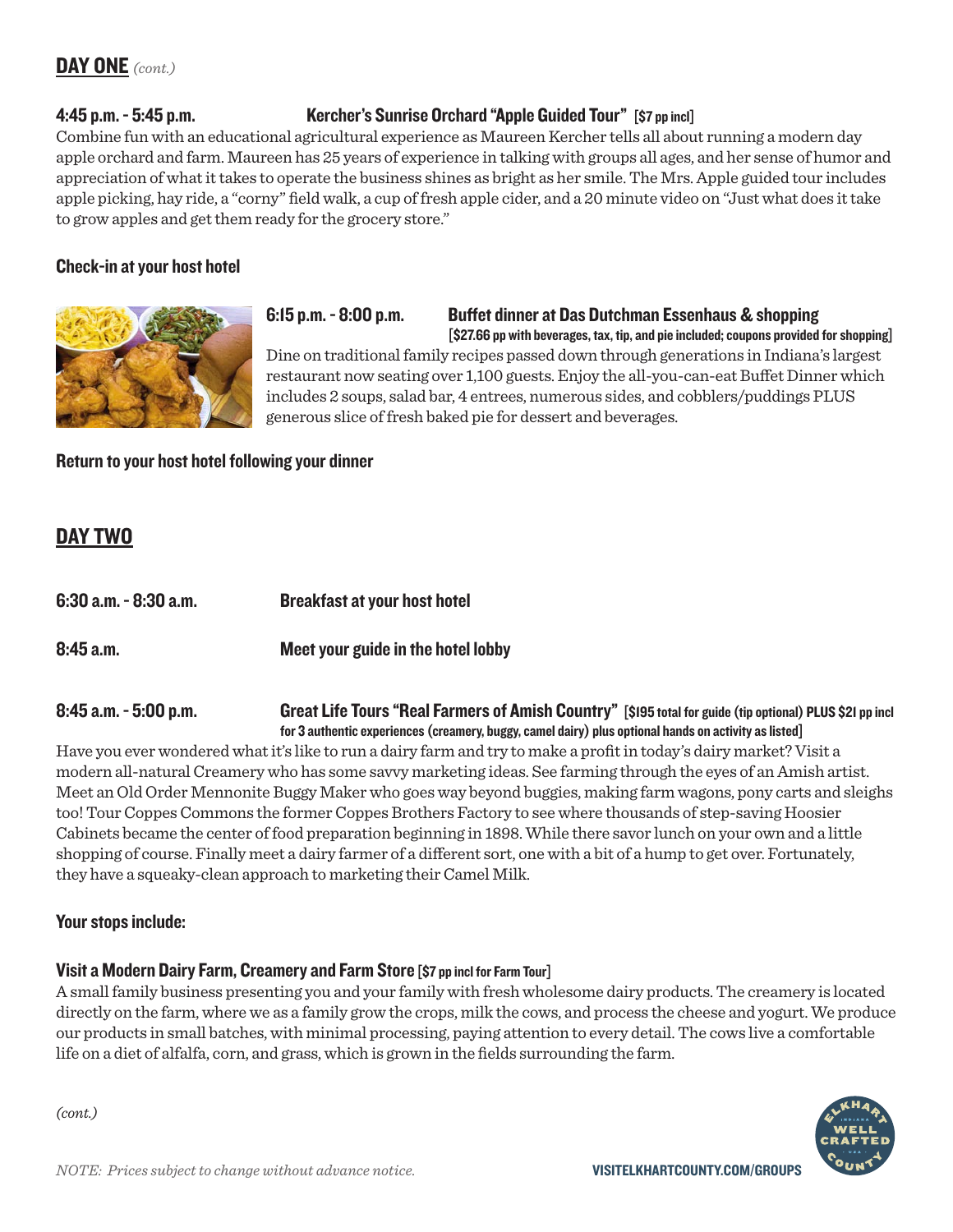# DAY TWO *(cont.)*

### Old Order Mennonite Buggy & Wagon Maker [\$7 pp incl]

Meet an Old Order Mennonite Buggy Maker who goes way beyond buggies, making farm wagons, pony carts and sleighs too! Many do not realize that there are horse & buggy Mennonite churches as well as Amish. While similar there are many differences including the design of their buggies and churches that set them apart. You'll enjoy an informative seated presentation of their customs and a peek at this private collection of toy buggies and wagons, followed by a walking tour of his impressive inventory of the real thing. A workshop tour winds up this exclusive experience.



### Visit a Camel Dairy Farm [\$7 pp incl]

You will meet an unusual dairy farmer who crafts fine soaps and lotions from camel milk. Pet these friendly ships of the dessert and get a selfie with these four-legged celebrities. Here in the USA, we are just beginning to learn about the therapeutic value of this alternative milk product, but those in the middle east have known for hundreds of years. Interact with "one humpers" by feeding and brushing them. Then Luke will show you how they milk the camels by hand and use it to manufacture lotions and soaps on the farm. This is a fun and unique experience for all ages.

### Lunch on your own at Coppes Commons

### Meet local creative people for an afternoon of hands on fun [price varies by activity]

Sock Pumpkin  $[$6p$  pp incl  $(30 \text{ max})] - OR -$  Jar Leaf Lantern  $[$8p$  pp incl]  $- OR -$  Acrylic painting a pumpkin art  $[$15 pp$  incl] Your group will sit down with local artist, Linda Pieri, and be shown painting secrets developed throughout the ages. Linda has taught over 1000 people in the art of acrylic painting encouraging them to "not just look at what you are drawing or painting, but to see what is really there." You will be able to observe a demonstration and follow step-bystep instructions that will help you create your own masterpiece. This is not a paint by number situation. Linda helps each person discover the creative artist inside of each of them. Everything is provided including: easel, canvas, acrylic paints, brushes, brush basins, palettes, and paint clothes. Acrylic paintings are on 5" x7" canvas board postcards. Everyone leaves with a finished painting reflecting a single pumpkin design (other designs available) that they will be proud to display or give as a gift.

### Return to your host hotel to relax and freshen up a bit



*(cont.)*

6:00 p.m. - 8:00 p.m. Fall Farm Fun & Dinner at Meadow Brook Farm<br>[\$50 pp incl lunch/dinner meal complete with meat, vegetable, fruit, dessert, soft drinks, coffee, apple cider, homemade donuts, hands-on felt donkey craft with Jesus Donkey origination story, live mini donkey photo op,local author and fall storytelling, self-guided tours of historic home, barns, farm and tractors, wagon driven hayride (weather permitting)]

Do you enjoy the sight of a tractor harvesting stalks of corn, the touch of a furry donkey nose, or the smell of warm apple cider? These are all things that can be found at Meadow Brook Farm and Historic Home in Northern Indiana. Come take a tour of the 1860 vintage home that was constructed during the Civil War. Hear documented stories from the farm's Author and Storyteller from visitors that traveled the nearby Pumpkinvine Railway, while sipping on some cider and munching on a homemade donut. The carefully restored barns are places of gathering and fellowship and is your host location for a delicious lunch or dinner. Enjoy hands-on fun with a make-take homespun donkey craft followed by the story of the Jesus Donkey with opportunities to pet and take a fun fall photo op which is just irresistible!

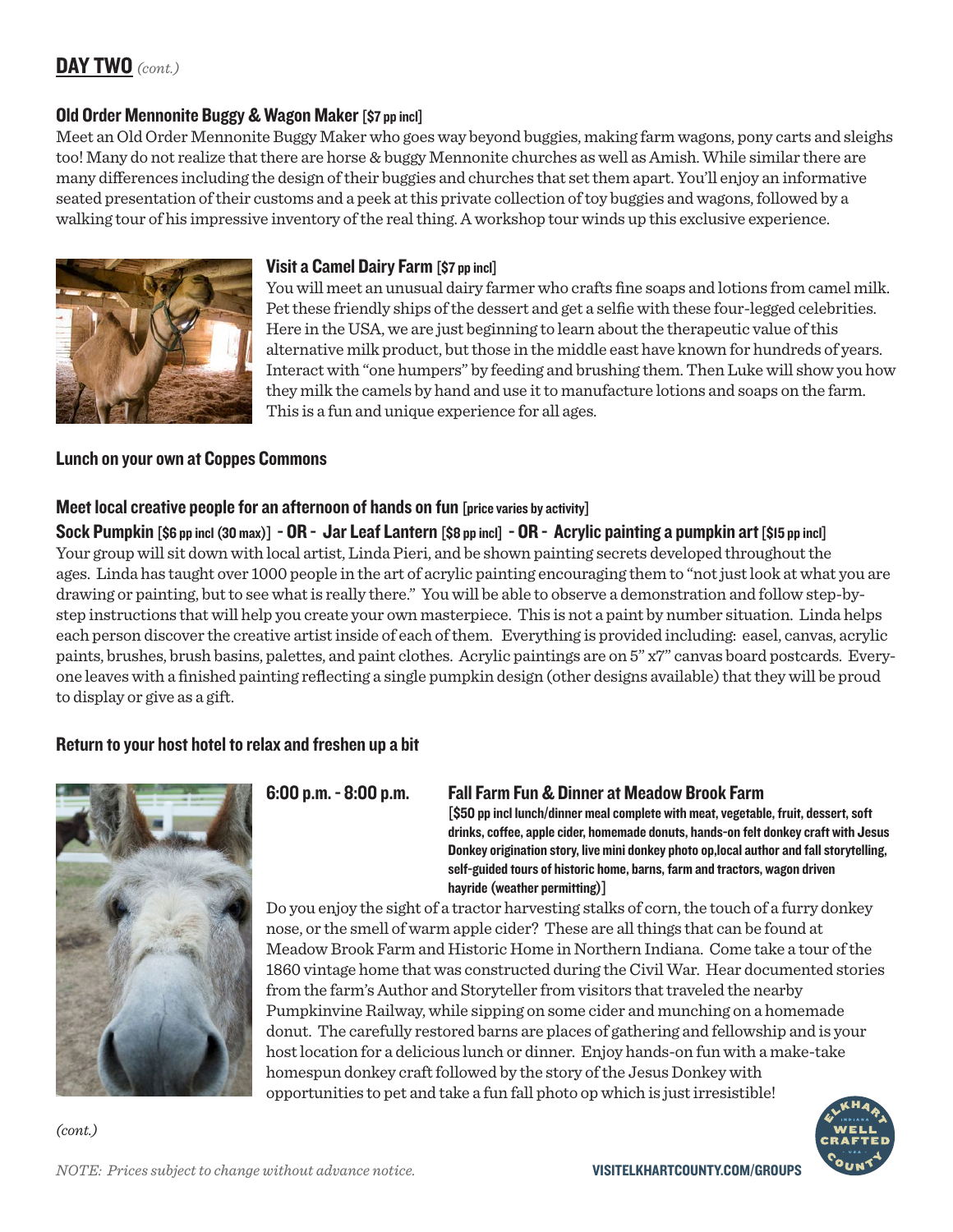### DAY TWO *(cont.)*

### Return to the hotel following your evening

### DAY THREE

| $6:30$ a.m. $-8:30$ a.m. | <b>Breakfast at your host hotel and Check-out</b> |
|--------------------------|---------------------------------------------------|
| 8:15a.m.                 | <b>Depart hotel</b>                               |

# 8:45 a.m. - 9:45 a.m. "Idderly" Fun at Knollbrook Farm plus Corn Maze [\$7 pp for dairy farm WITH corn maze]

See plenty of contented cows touring family-operated Knollbrook Farm in Goshen. It's one of only ten robotic dairy farms in Indiana using cutting-edge technology and sustainable practices in maintaining their herd of more than 100 dairy cows. Watch as their "girls" are pampered relaxing on the regularly aerated compost bedding pack (soft, fluffy, sustainable bedding) and roam freely with no stalls to hamper their movements. Then observe how they line up for their "candy" treat while being robotically milked. And where there are dairy cows there are always irresistibly cute calves. Groups love the chance to get close to these "cuties" to pet and feed them. Great photo op too! The farm also provides plenty of fun photo ops around the "cow" and "spider" made of hay bales. Come autumn (mid-Sept-Oct) their giant corn maze and pumpkin sling shot are extra sure-to-please activities. Guarantee your group an "udderly" fun day and plan a tour of Knollbrook Farm.

### 10:00 a.m. - 11:00 a.m. Fall Edibles at Ox Bow Park [\$2 pp incl ]

Taste delicious fruit native to Indiana, such as Pawpaws, Persimmons and other wild edibles found in the fall. The first part of the program will include a hike at Ox Bow, where the class will learn to identify edible plant species found locally. Following the hike participants will learn foraging basics and will have the chance to taste some of our foraged finds.

> 11:15 a.m. - 12:15 p.m. Stone Ground Flour at Bonneyville Mill, Bristol [\$2 pp incl] Feel the floor shake as giant millstones rumble into action grinding grain into flour at Indiana's oldest continuously operating gristmill. A friendly miller tells all about the process and types of grain. Explore the 150 plus year-old mill where there's a story on every floor. The mill is picture perfect and the surrounding county park is ideal for a

### 11:00 a.m. Depart Goshen for Bristol



### 12:15 p.m. Depart Bristol for Elkhart

nature-filled walk along well marked paths.

12:45 p.m. - 1:45 p.m. Lunch at Five Star Dive Bar [price dependent on menu selection ranging between \$18-20 pp incl] Welcome to downtown Elkhart's popular Five Star Dive Bar. When you are hungry and looking for some delicious American food, Five Star Dive Bar is the place to come in Elkhart. Discover their extensive menu including such items as salads, soups, wraps, fish, and sandwiches that will bring you back for more. Featuring fresh, never frozen burgers. Locals love the loaded tot appetizers, yummy breadsticks, and giant loaded nachos with plenty to share! A full bar is available on site for individual purchases on their own if desired.